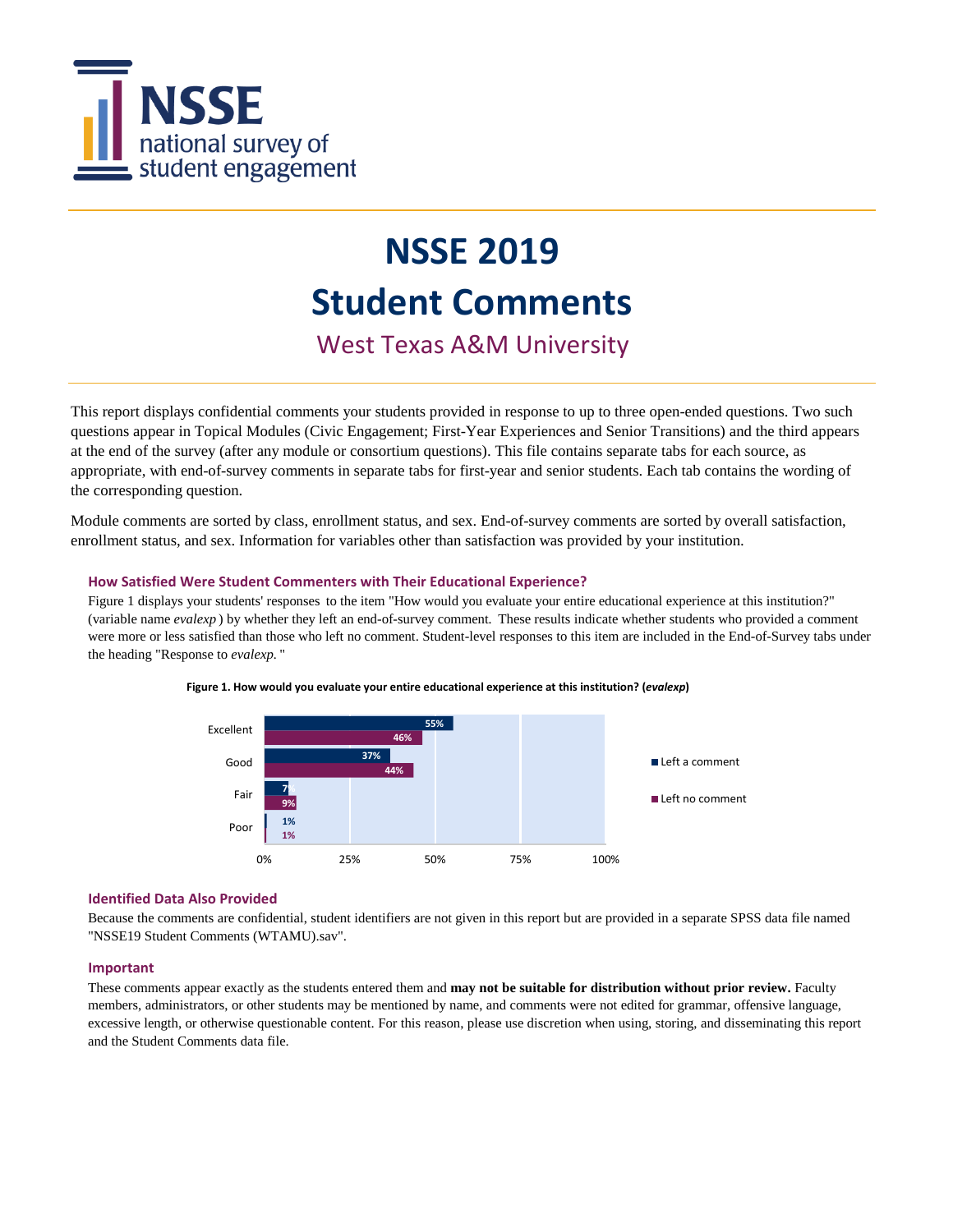IPEDS: 229814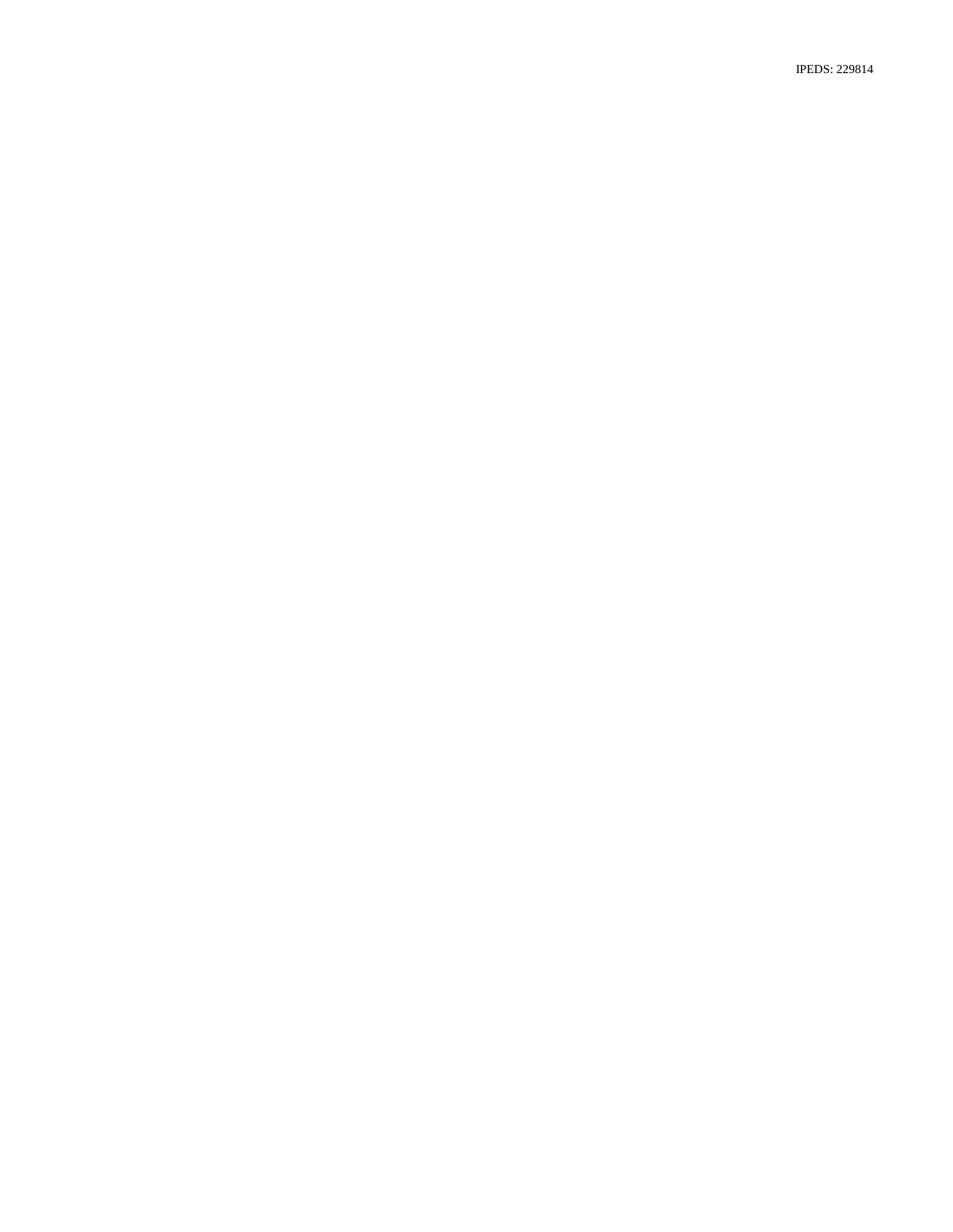## **NSSE 2019 Student Comments**

**End-of-Survey: First-Year Students**

West Texas A&M University

Institutions had the option to select one of four comment prompts to be given at the end of the survey (including after all module and consortium questions). 39 first-year students responded to the following:

| Response to evalexp | <b>Enrollment</b> | Sex    | Response                                                                                                                                                                                                                                                                                                                                                                                                                                                                                                                                                                                         |
|---------------------|-------------------|--------|--------------------------------------------------------------------------------------------------------------------------------------------------------------------------------------------------------------------------------------------------------------------------------------------------------------------------------------------------------------------------------------------------------------------------------------------------------------------------------------------------------------------------------------------------------------------------------------------------|
| Excellent           | Full-time         | Female | The atmosphere here at WT is very friendly and welcoming. There are so many activities and different things to be<br>involved in on campus. However with that being said, everyone tells you to get involved as much as you can but then they<br>do not tell you how to do so. One thing that can improve the educational experience in showing more a the resources that<br>WT and where they are at to new students.                                                                                                                                                                           |
| Excellent           | Full-time         | Female | The one change that could be made is really nothing. Everything at this institution is pretty solid.                                                                                                                                                                                                                                                                                                                                                                                                                                                                                             |
| Excellent           | Full-time         | Female | I don't like how much reading assignments we have. Id like for our instructors to point out what we need to focus on in<br>each chapter.                                                                                                                                                                                                                                                                                                                                                                                                                                                         |
| Excellent           | Full-time         | Female | Requiring more service learning in core classes to help build up students resumes would be helpful. I would not change<br>how caring the faculty is.                                                                                                                                                                                                                                                                                                                                                                                                                                             |
| Excellent           | Full-time         | Female | Offer courses every year instead of having courses that alternate years.                                                                                                                                                                                                                                                                                                                                                                                                                                                                                                                         |
| Excellent           | Full-time         | Female | If one must take a basic English and Math class, at least making it a higher level than 7th grade.                                                                                                                                                                                                                                                                                                                                                                                                                                                                                               |
| Excellent           | Full-time         | Female | One thing that could change is having an adviser assigned to each student so over the course of the student's time at this<br>institution they student and adviser can grow and so the student can feel comfortable talking to their adviser.                                                                                                                                                                                                                                                                                                                                                    |
| Excellent           | Full-time         | Female | Offer help to older students who are not familiar or comfortable using computers.                                                                                                                                                                                                                                                                                                                                                                                                                                                                                                                |
| Excellent           | Full-time         | Female | Advisors that are more helpful and not just put out a schedule with stuff and be done someone that will talk it out woth<br>you and see what you want to do.                                                                                                                                                                                                                                                                                                                                                                                                                                     |
| Excellent           | Full-time         | Female | I think everything is run well and I think the faculty do a great job to make sure students understand. So the faculty<br>shouldn't change how they behave towards students because they are doing great. I would change maybe the amount of<br>books needed for class or if a professor doesn't use the book, they should let the student know that they do not need one.                                                                                                                                                                                                                       |
| Excellent           | Full-time         | Female | Counselor to talk about what I want to do in my life. A requirement for every student to go through at least once                                                                                                                                                                                                                                                                                                                                                                                                                                                                                |
| Excellent           | Full-time         | Female | The kindness of the staff and students is something I really appreciate here. There isn't anything I would change.                                                                                                                                                                                                                                                                                                                                                                                                                                                                               |
| Excellent           | Full-time         | Female | One change I would make to improve the educational experience would be with advisors and making them more involved<br>with their students. One thing that should not change are SI sessions for major specific classes, they are super helpful.                                                                                                                                                                                                                                                                                                                                                  |
| Excellent           | Full-time         | Female | Better food, eating good helps you learn better. Something that shouldnt be changed is the staff                                                                                                                                                                                                                                                                                                                                                                                                                                                                                                 |
| Excellent           | Full-time         | Male   | One improving change I would make is emphasis on direction. Many Students are lost when they get there and I think a<br>survey of strengths and weaknesses would be beneficial. I would not change the use of SI sessions in science classes and<br>the tutoring programs. They are excellent as is.                                                                                                                                                                                                                                                                                             |
| Excellent           | Full-time         | Male   | MORE PARKING. And ACTUALLY INVESTIGATING SEXUAL ASSAULT ALLEGATIONS.                                                                                                                                                                                                                                                                                                                                                                                                                                                                                                                             |
| Excellent           | Full-time         | Male   | I love being here, it's a great school. However, the financial aid office needs work. I definitely can not afford to go to<br>school, and I'm almost reliant on financial aid. I had copious amounts of trouble with the FA office this year, they lost a<br>bunch of documents and didn't adequately notify me when they had lost said documents; this led to me recovering about<br>1/8 of the financial aid that I was promised. That whole office needs to be straightened out, somewhat. Other than that<br>minor detail, everything is perfect, and I can't wait to attend here next year! |
| Excellent           | Full-time         | Male   | If it isn't broken, don't fix it. So far, so good.                                                                                                                                                                                                                                                                                                                                                                                                                                                                                                                                               |
| Excellent           | Full-time         | Male   | The thing I think should be changed is who gets financial help and who doesn't. I have a particular situation, and I get<br>absolutely no financial assistance whatsoever. It is the only downfall to this school, and could be a deciding factor for my<br>future at this college. Something that should not be changed are the professors, faculty, and student environment. The<br>people here are amazing.                                                                                                                                                                                   |
| Excellent           | Not full-time     | Female | I don't think anything should be changed. My experience at WTAMU has been great.                                                                                                                                                                                                                                                                                                                                                                                                                                                                                                                 |
| Excellent           | Not full-time     | Female | Nothing                                                                                                                                                                                                                                                                                                                                                                                                                                                                                                                                                                                          |
| Good                | Full-time         | Female | Additional parking on campus and do not change the student to faculty ratio                                                                                                                                                                                                                                                                                                                                                                                                                                                                                                                      |
| Good                | Full-time         | Female | More hands on classes instead of memorization.                                                                                                                                                                                                                                                                                                                                                                                                                                                                                                                                                   |
| Good                | Full-time         | Female | N/A                                                                                                                                                                                                                                                                                                                                                                                                                                                                                                                                                                                              |
| Good                | Full-time         | Female | I don't want to be change the activities they make to get us more involved and all the awesome organizations/clubs that<br>WT has. They grow us as a person and opens up our mind to see what we're capable of.                                                                                                                                                                                                                                                                                                                                                                                  |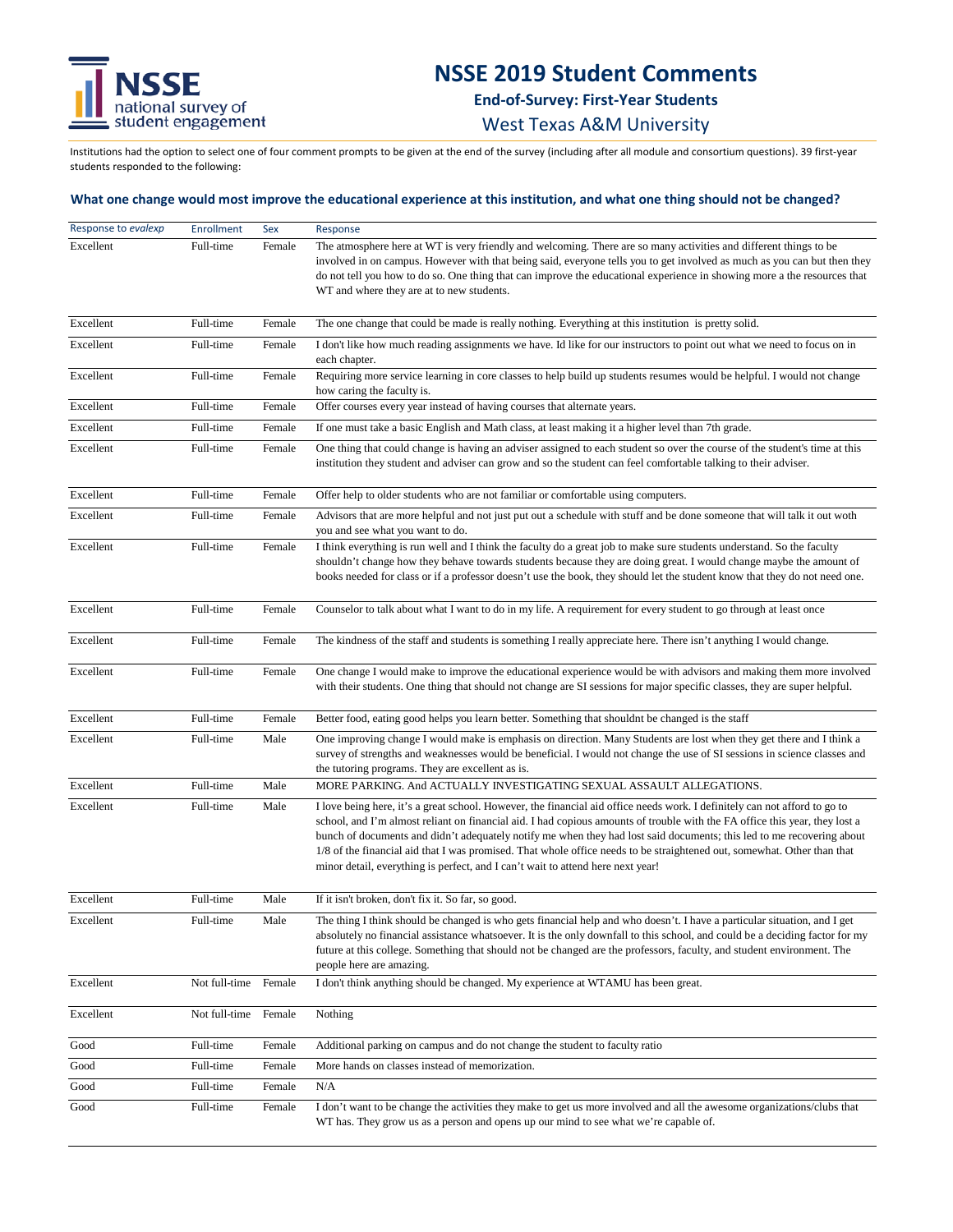## **NSSE 2019 Student Comments**

**End-of-Survey: First-Year Students**

West Texas A&M University

Institutions had the option to select one of four comment prompts to be given at the end of the survey (including after all module and consortium questions). 39 first-year students responded to the following:

| Response to evalexp | Enrollment | <b>Sex</b> | Response                                                                                                                                                                                                                                                                                                                                                                                                                                                                                              |
|---------------------|------------|------------|-------------------------------------------------------------------------------------------------------------------------------------------------------------------------------------------------------------------------------------------------------------------------------------------------------------------------------------------------------------------------------------------------------------------------------------------------------------------------------------------------------|
| Good                | Full-time  | Female     | I think the teachers in the kids major department should be more involved with helping the student plan out what they                                                                                                                                                                                                                                                                                                                                                                                 |
|                     |            |            | want to do. I wouldn't change the schedule hours                                                                                                                                                                                                                                                                                                                                                                                                                                                      |
| Good                | Full-time  | Female     | The food served in the cafeteria                                                                                                                                                                                                                                                                                                                                                                                                                                                                      |
| Good                | Full-time  | Female     | Professors could be more helpful when it comes to grades. One thing that shouldn't be changed is the opportunities to be<br>involved                                                                                                                                                                                                                                                                                                                                                                  |
| Good                | Full-time  | Female     | Professors should be more open to new ideas, one thing that should stay the same is the writing centers and helc stay open                                                                                                                                                                                                                                                                                                                                                                            |
| Good                | Full-time  | Female     | The psychology course was very frustrating and my only negative experience thus far.                                                                                                                                                                                                                                                                                                                                                                                                                  |
| Good                | Full-time  | Female     | Providing more student involvement on campus.                                                                                                                                                                                                                                                                                                                                                                                                                                                         |
| Good                | Full-time  | Male       | A lot more teachers to care about their students and to teach their course a lot better. College seems like I am teaching<br>myself, I've only had a couple of teachers who have actually helped me and cared about me through this experience and I<br>am greatful for them and I have learned a lot more from them than the teachers who don't care about the students. This<br>will help gain more attention for the University and with college students pass their courses to earn their degree. |

| Good | Full-time | Male | Make teaching/learning resources more available to those with families and/or live far from campus                                                          |
|------|-----------|------|-------------------------------------------------------------------------------------------------------------------------------------------------------------|
| Good | Full-time | Male | I don't know.                                                                                                                                               |
| Good | Full-time | Male | If i was to change is how you have to stay in the dorms for the first two years. If i was going to keep one thing the same i<br>would keep the ag facility. |
| Good | Full-time | Male | Not makingus take courses that are not relevant to our major.                                                                                               |
| Good | Full-time | Male | Don't assign textbooks that are unnecessary/only used for problems.                                                                                         |

|      |           |      | Don't change the focus on tutoring and outside help for classes (math lab, writing center, etc.)                                                                                                                                                                                                                                                |
|------|-----------|------|-------------------------------------------------------------------------------------------------------------------------------------------------------------------------------------------------------------------------------------------------------------------------------------------------------------------------------------------------|
| Fair | Full-time | Male | Please add more parking. It just makes the day go much smoother when you do not start the academic day on a bad note.                                                                                                                                                                                                                           |
| Poor | Full-time | Male | As a student I don't feel as if I am welcome. To professors I'm just another kid who got stuck in their class, student faculty<br>(students who work at the information desks) couldn't care less about the help I get, and the college as a whole cares more<br>about being politically correct than truly caring about all of their students. |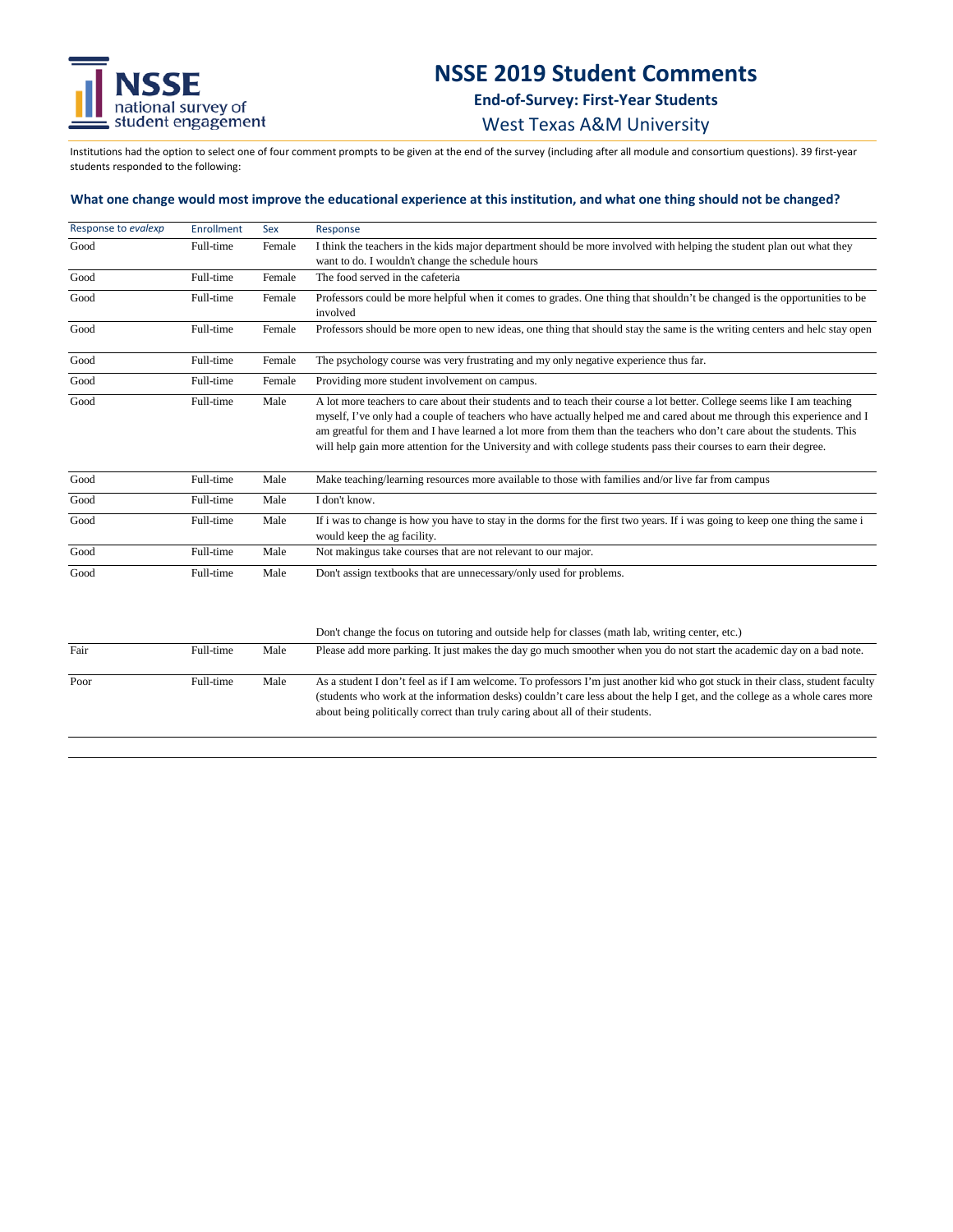

**End-of-Survey: Seniors**

West Texas A&M University

Institutions had the option to select one of four comment prompts to be given at the end of the survey (including after all module and consortium questions). 102 seniors responded to the following:

| Response to evalexp | <b>Enrollment</b> | Sex    | Response                                                                                                                                                                                                                                                                                                                                                                                                                                                                                                                                                                                                                                                                                                                                                                                                                                      |
|---------------------|-------------------|--------|-----------------------------------------------------------------------------------------------------------------------------------------------------------------------------------------------------------------------------------------------------------------------------------------------------------------------------------------------------------------------------------------------------------------------------------------------------------------------------------------------------------------------------------------------------------------------------------------------------------------------------------------------------------------------------------------------------------------------------------------------------------------------------------------------------------------------------------------------|
| Excellent           | Full-time         | Female | I wish there was more opportunities to work with professors through a paid position, such as TA's. One thing that should<br>not change is the friendly atmosphere that the campus has. Professors, faculty, and students are very friendly and say hi to<br>everyone. They made me feel welcome, I hope that it is that way for all of the students.                                                                                                                                                                                                                                                                                                                                                                                                                                                                                          |
| Excellent           | Full-time         | Female | One change would be to update the nursing facility - the instructors are great and the material is awesome but I would<br>update the building.                                                                                                                                                                                                                                                                                                                                                                                                                                                                                                                                                                                                                                                                                                |
|                     |                   |        | One thing that should stay is how helpful every teacher and advisor is - they are always willing to answer questions or<br>point you towards the correct direction.                                                                                                                                                                                                                                                                                                                                                                                                                                                                                                                                                                                                                                                                           |
| Excellent           | Full-time         | Female | Some classes are far way from each other and I couldn't always get there on time. The instructors are aware and<br>understanding.                                                                                                                                                                                                                                                                                                                                                                                                                                                                                                                                                                                                                                                                                                             |
| Excellent           | Full-time         | Female | There are not enough professors in our major of software/mainframe engineer, we have lost 2 in the short time i have been<br>here and no word of them being replaced. The teachers are overloaded and some classes are not being offered indefinitely.<br>I will have a spring semester of just one class to take due to availability of classes offered. I like that our core classes are in<br>the same building, you almost always see someone from your class/es that you can study with or bounce ideas for<br>assignments with.                                                                                                                                                                                                                                                                                                         |
| Excellent           | Full-time         | Female | Students access to the wi-fi. I have had trouble this whole year. I see nothing else that needs to be changed.                                                                                                                                                                                                                                                                                                                                                                                                                                                                                                                                                                                                                                                                                                                                |
| Excellent           | Full-time         | Female | Making research opportunites more readily available to students would improve the educational experience.                                                                                                                                                                                                                                                                                                                                                                                                                                                                                                                                                                                                                                                                                                                                     |
| Excellent           | Full-time         | Female | This institution is a lifesaver for me. Dr. Brasington told me of this schools low cost and wonderful education. His father<br>is a client of mine and I met him at his fathers apartment.                                                                                                                                                                                                                                                                                                                                                                                                                                                                                                                                                                                                                                                    |
|                     |                   |        | The people I have come into contact with are so helpful and knowledgeable. I am so appreciative that I can finally finish<br>my bachelors degree.                                                                                                                                                                                                                                                                                                                                                                                                                                                                                                                                                                                                                                                                                             |
| Excellent           | Full-time         | Female | Would appreciate if the academic advisor gave more information over the required courses in the degree plan. On the<br>other hand, I won't change anything else.                                                                                                                                                                                                                                                                                                                                                                                                                                                                                                                                                                                                                                                                              |
| Excellent           | Full-time         | Female | I honestly enjoyed being at school here. I think any advancement in technology would serve to benefit to the University.                                                                                                                                                                                                                                                                                                                                                                                                                                                                                                                                                                                                                                                                                                                      |
| Excellent           | Full-time         | Female | The participation or the help of the education department advisor. She is very hard to get in touch with and schedule an<br>appointment with. When reached she answers with the bare minimum most times and I still leave confused                                                                                                                                                                                                                                                                                                                                                                                                                                                                                                                                                                                                            |
| Excellent           | Full-time         | Female | The number one thing that is needed at this institution is better parking. Leaving so early to find a place to park and<br>sometimes having to park so far away from a building, is extremely frustrating. Finding a place to park and not end up<br>getting a ticket is also difficult because you almost never know when you may get a ticket and then sometimes it gets up to<br>hundreds of dollars to pay and it just ruins your day. It has happened to me twice in my time at this institution and it's<br>frustrating not having a decent place to park and then if you do, you are so far away from your building that it makes you<br>tired by the time you get to class. The one thing that should not be changed is the cost of admission. Even when it when up<br>a bit when I was a student, it still was extremely affordable. |
| Excellent           | Full-time         | Female | There should be a list of the groups that students can join and how to do it. One thing that should not be changed is the<br>size of the classes, it's more personable with the teachers.                                                                                                                                                                                                                                                                                                                                                                                                                                                                                                                                                                                                                                                     |
| Excellent           | Full-time         | Female | More contact with an advisor would have been excellent. Especially for online-only students. I do not think my advisor<br>ever inquired about my grades or my plans for the future.                                                                                                                                                                                                                                                                                                                                                                                                                                                                                                                                                                                                                                                           |
| Excellent           | Full-time         | Female | I can identify that academic advising should offer more communication in regard to career opportunities, goals, and<br>potential immersion projects abroad or on campus. The format of the online courses is great and easy to navigate;<br>therefore it should not be changed.                                                                                                                                                                                                                                                                                                                                                                                                                                                                                                                                                               |
| Excellent           | Full-time         | Female | I would like to have a more diverse body of faculty; everyone in my field was of Anglo descend and I feel like it would<br>have been productive to have professors from different backgrounds. I would not change the involvement of most of the<br>faculty members.                                                                                                                                                                                                                                                                                                                                                                                                                                                                                                                                                                          |
| Excellent           | Full-time         | Female | One thing that should change is keeping up with students and noticing when something is off with them and referring<br>them to special places on campus. One thing that I wouldn't change is the overall people and atmosphere. It's home and it<br>makes people feel welcomed                                                                                                                                                                                                                                                                                                                                                                                                                                                                                                                                                                |
| Excellent           | Full-time         | Female | Your resources available should not be changed, and your university should have a Facebook page on For Sale in Canyon<br>for students to sell their used books. This would help a lot of students like me whom are struggling to pay for tuition and<br>materials( at used prices at the bookstore).                                                                                                                                                                                                                                                                                                                                                                                                                                                                                                                                          |
| Excellent           | Full-time         | Female | I believe WTAMU is an excellent university, and have recommended to many that I know to enroll in both campus classes<br>and distance/online classes. I do not have any recommendations.                                                                                                                                                                                                                                                                                                                                                                                                                                                                                                                                                                                                                                                      |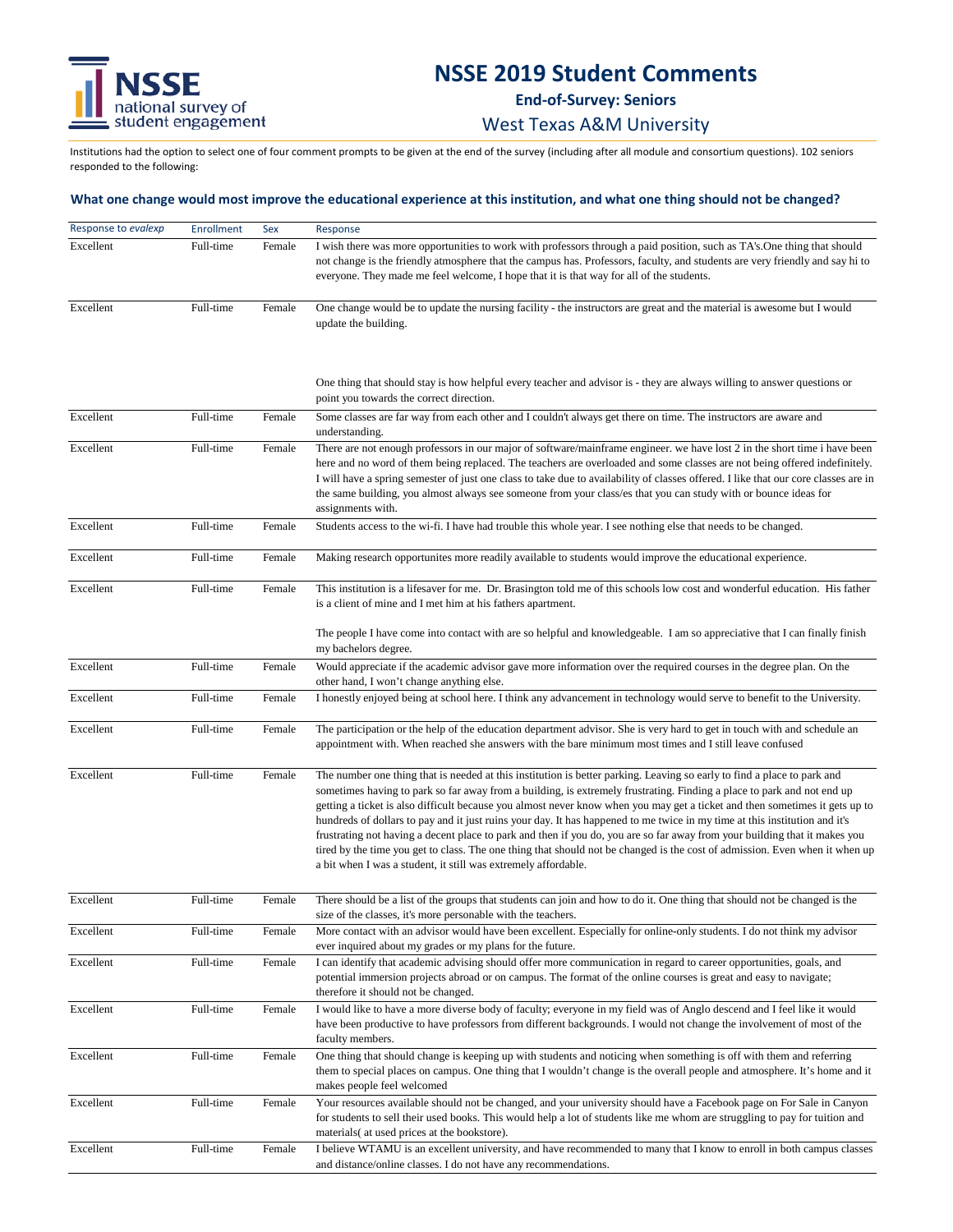

**End-of-Survey: Seniors**

West Texas A&M University

Institutions had the option to select one of four comment prompts to be given at the end of the survey (including after all module and consortium questions). 102 seniors responded to the following:

| Response to evalexp | <b>Enrollment</b> | Sex    | Response                                                                                                                                                                                                                                                                                                                                                                                                                                                                                                                                                                                                                                                                                                                                                                                                                                                                                                                                |
|---------------------|-------------------|--------|-----------------------------------------------------------------------------------------------------------------------------------------------------------------------------------------------------------------------------------------------------------------------------------------------------------------------------------------------------------------------------------------------------------------------------------------------------------------------------------------------------------------------------------------------------------------------------------------------------------------------------------------------------------------------------------------------------------------------------------------------------------------------------------------------------------------------------------------------------------------------------------------------------------------------------------------|
| Excellent           | Full-time         | Female | I think it would be helpful to integrate students from different majors a little more.                                                                                                                                                                                                                                                                                                                                                                                                                                                                                                                                                                                                                                                                                                                                                                                                                                                  |
| Excellent           | Full-time         | Female | Providing something similar to a seminar or one credit class for incoming transfer students to help them transition easier<br>to WT life. I know many transfers that have trouble adjusting to advising and registering for classes due to the fact that<br>they had it all done for them at junior college.                                                                                                                                                                                                                                                                                                                                                                                                                                                                                                                                                                                                                            |
|                     |                   |        | One thing that should not be changed is switching to faculty advisors as upperclassmen. This is extremely helpful.                                                                                                                                                                                                                                                                                                                                                                                                                                                                                                                                                                                                                                                                                                                                                                                                                      |
| Excellent           | Full-time         | Female | Have our tuition actually go to something other then a new football field! Oh and MORE parking! The help we get is<br>sometimes wonderful so do not change that.                                                                                                                                                                                                                                                                                                                                                                                                                                                                                                                                                                                                                                                                                                                                                                        |
| Excellent           | Full-time         | Female | Gender communication should change textbooks. A lot of the information in it was biased.                                                                                                                                                                                                                                                                                                                                                                                                                                                                                                                                                                                                                                                                                                                                                                                                                                                |
|                     |                   |        | The Department of Communication should keep teaching Storytelling and Puppetry. That class is so beneficial.                                                                                                                                                                                                                                                                                                                                                                                                                                                                                                                                                                                                                                                                                                                                                                                                                            |
| Excellent           | Full-time         | Female | Emailed reminders of course work that is due.                                                                                                                                                                                                                                                                                                                                                                                                                                                                                                                                                                                                                                                                                                                                                                                                                                                                                           |
|                     |                   |        | I like that we are able to complete and turn things in online.                                                                                                                                                                                                                                                                                                                                                                                                                                                                                                                                                                                                                                                                                                                                                                                                                                                                          |
| Excellent           | Full-time         | Female | having more classes available in the evenings                                                                                                                                                                                                                                                                                                                                                                                                                                                                                                                                                                                                                                                                                                                                                                                                                                                                                           |
| Excellent           | Full-time         | Female | Change: really nothing. Everything is really well planned out. Wouldn't change: they have the best professors ever! Very<br>professional and always happy to help and teach.                                                                                                                                                                                                                                                                                                                                                                                                                                                                                                                                                                                                                                                                                                                                                            |
| Excellent           | Full-time         | Female | More study rooms                                                                                                                                                                                                                                                                                                                                                                                                                                                                                                                                                                                                                                                                                                                                                                                                                                                                                                                        |
| Excellent           | Full-time         | Female | If anything could be changed, I would have to say the Nursing advisor Michelle Mcfaden, she is very rude, hateful and<br>NOT very encouraging to students who want to pursue a career in the medical field. I have been told by her that, I will not<br>make it. I have come a very long way in my future from my past, a teenage mother and overcame many struggles, and<br>since I have started college in 2015 to present, I have maintained a 3.5 GPA and my WT gpa is a 3.45 and with that being<br>said my past will continue to haunt me, why can i mit be given a chance, how much more must I prove to others that I am<br>going to be a great nurse, insted when I graduate I honestly do not know what I am going to do, because I was told I am<br>not good enough to be given a chance. So if there is anything I would change, it would me to not hold a persons past<br>against them when they have already come so far. |
| Excellent           | Full-time         | Female | One thing that could change is that online professors could try their best to keep up in grading assignments, due because I<br>had one professor that had difficulty in doing so. However, one thing that should not change is the extra credit<br>volunteering that professors provide because it helps students know that giving back to the community is important.                                                                                                                                                                                                                                                                                                                                                                                                                                                                                                                                                                  |
| Excellent           | Full-time         | Male   | Nothing comes to mind.                                                                                                                                                                                                                                                                                                                                                                                                                                                                                                                                                                                                                                                                                                                                                                                                                                                                                                                  |
|                     |                   |        | I am overall very pleased indeed with my experiences at WTAMU.                                                                                                                                                                                                                                                                                                                                                                                                                                                                                                                                                                                                                                                                                                                                                                                                                                                                          |
| Excellent           | Full-time         | Male   | One thing I have noticed that has slowed me and my peers down is the lack of communication in the service centers, such<br>as financial aid and the registrar office. The lack of communication has prevented me and my peers from taking some<br>important classes. Other than that I have enjoyed everything else at this university.                                                                                                                                                                                                                                                                                                                                                                                                                                                                                                                                                                                                 |
| Excellent           | Full-time         | Male   | The sense of community at this institution is present, but does not seem to be well developed in some areas. A change I<br>would make would be to assign students to small groups with fellow classmates that would meet once a month. During<br>these groups, students would be able to discusses whatever they felt would help them the most, be it classes, social life,<br>emotional hardships, etc. Something along this line this would allow students to connect on a deeper level and would see<br>the university come together as a larger community.                                                                                                                                                                                                                                                                                                                                                                          |
|                     |                   |        | One thing I would not change would be the class sizes. They allow students the ability to develop good relationships with<br>their instructors while not forcing them, because there are still enough students in the room that individuals don't feel<br>pressured to be the sole participator.                                                                                                                                                                                                                                                                                                                                                                                                                                                                                                                                                                                                                                        |
| Excellent           | Full-time         | Male   | One thing that could improve the educational experience is having a wider variety of tutors for different programs, there<br>are only so many fields of study that have aid.                                                                                                                                                                                                                                                                                                                                                                                                                                                                                                                                                                                                                                                                                                                                                            |
|                     |                   |        | One thing that should not be changed is the ease of access to information in the library and the computer rooms, this<br>allows students to get information much easier.                                                                                                                                                                                                                                                                                                                                                                                                                                                                                                                                                                                                                                                                                                                                                                |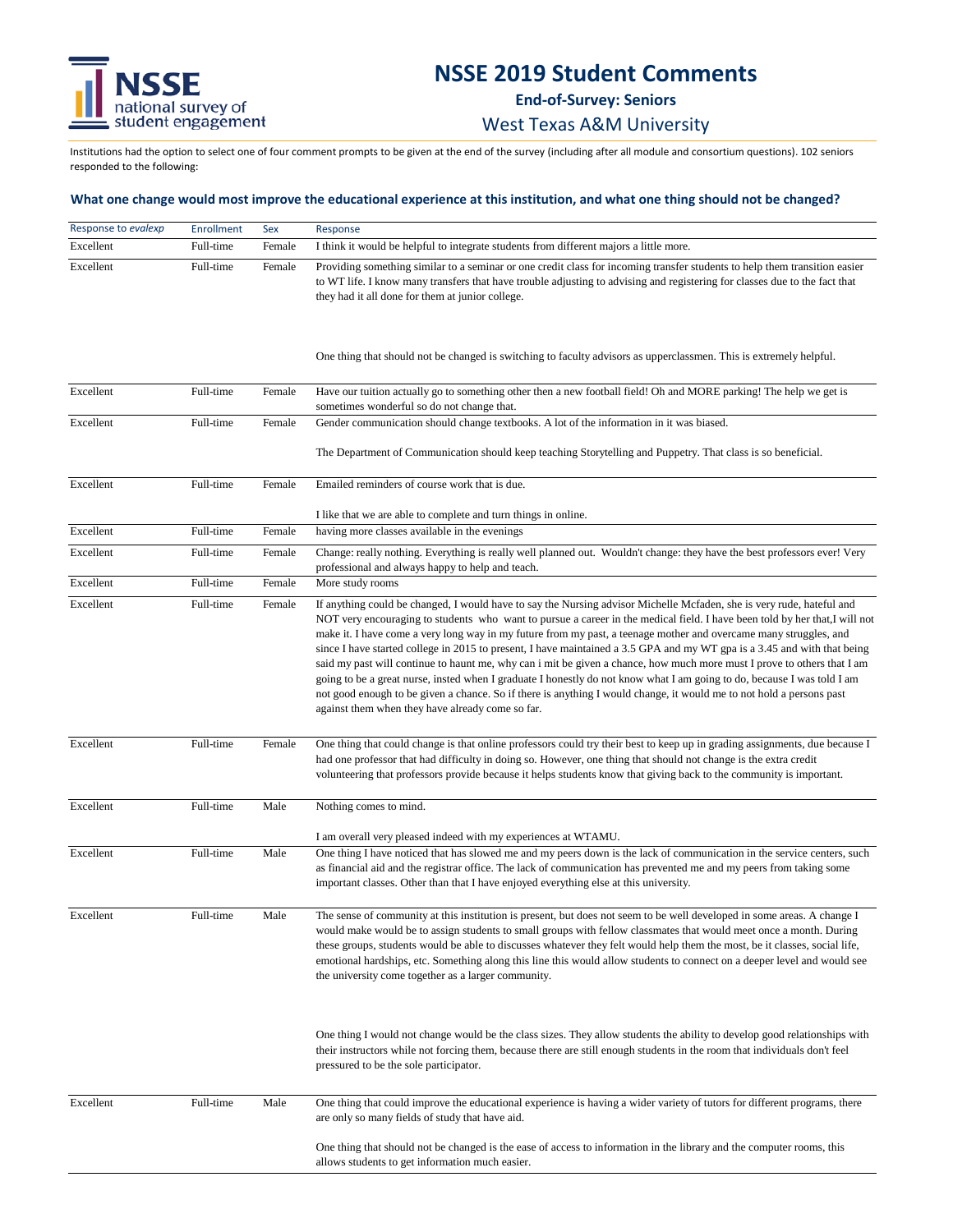## **NSSE 2019 Student Comments**

**End-of-Survey: Seniors**

West Texas A&M University

Institutions had the option to select one of four comment prompts to be given at the end of the survey (including after all module and consortium questions). 102 seniors responded to the following:

#### **What one change would most improve the educational experience at this institution, and what one thing should not be changed?**

| Response to evalexp | <b>Enrollment</b>    | Sex    | Response                                                                                                                                                                                                                                                                                                                                                                                                                                                                                                                                                                           |
|---------------------|----------------------|--------|------------------------------------------------------------------------------------------------------------------------------------------------------------------------------------------------------------------------------------------------------------------------------------------------------------------------------------------------------------------------------------------------------------------------------------------------------------------------------------------------------------------------------------------------------------------------------------|
| Excellent           | Full-time            | Male   | Use of WebEx meetings for online students. The routine association with fellow students encourages a sense of<br>community, collaboration, and networking. Additionally, I would encourage the exploration of offering 8-week semesters<br>akin to what Amarillo College offers. The one thing that should not be changed is the WTClass platform. The interface is<br>simply and straightforward. Thank you.                                                                                                                                                                      |
| Excellent           | Full-time            | Male   | i would have had an better time if i was encouraged to get tested for ADD earlier in my carrier. everything should be open<br>to changes. not changing is equal to not improving.                                                                                                                                                                                                                                                                                                                                                                                                  |
| Excellent           | Full-time            | Male   | More plant science classes. Instructors are excellent.                                                                                                                                                                                                                                                                                                                                                                                                                                                                                                                             |
| Excellent           | Full-time            | Male   | The ease of technology being applied to the educational experience.                                                                                                                                                                                                                                                                                                                                                                                                                                                                                                                |
| Excellent           | Full-time            | Male   | More faculty for ET degree and the abundance of activities that one may participate if one wanted to.                                                                                                                                                                                                                                                                                                                                                                                                                                                                              |
| Excellent           | Not full-time        | Female | I wish there were more opportunities for online students to get involved.                                                                                                                                                                                                                                                                                                                                                                                                                                                                                                          |
| Excellent           | Not full-time Female |        | I would say making more parking available to students, because it is hard to find parking a lot of the time. Great quality of<br>things.                                                                                                                                                                                                                                                                                                                                                                                                                                           |
| Excellent           | Not full-time Female |        | Na                                                                                                                                                                                                                                                                                                                                                                                                                                                                                                                                                                                 |
| Excellent           | Not full-time        | Female | I think the nursing dept should make the statistic class a pre-requisite for the research class. Had I known earlier I would<br>have scheduled accordingly and graduated earlier. It seems farther in the program RN to BSN program they have stopped<br>requiring 2 peer responses which has been nice because when I have responded my answers were similar and not<br>necessary in my opinion. One good response is ample to ensure a good grasp of the material at hand. I have valued my<br>education and look forward to continuing on until my Doctorate has been achieved. |
| Excellent           | Not full-time        | Female | One change to most improve my educational experience would be to make more of the criminal justice classes cover more<br>current and recent information and not have so many that cover the majority of the past that we cannot use today. One<br>thing that should not be changed is the criminal justice staff and advisors. They have all been very nice, helpful, quick to<br>respond, and very understanding of the challenges of being a mom, full-time employee (in law enforcement), and a<br>student.                                                                     |
| Excellent           | Not full-time        | Female | The class hours should work better with independent adult students that work full-time jobs and have families. I would not<br>change the amount of majors available.                                                                                                                                                                                                                                                                                                                                                                                                               |
| Excellent           | Not full-time Female |        | One change that would help online students would be to have an online advisor that checked on student after each<br>semester. To send them information on courses needed to graduate. Or what is not needed to be taken. More<br>communication with an advisor.                                                                                                                                                                                                                                                                                                                    |
|                     |                      |        | . Online courses should not be changed, they were extremely helpful and was great to take on my schedule.                                                                                                                                                                                                                                                                                                                                                                                                                                                                          |
| Excellent           | Not full-time Female |        | I believe to expand on the educational experience, specifically for Computer Information Majors, is to have the technology<br>available for students in 24 hour labs. There are currently 3 rooms in the college, and only 1 has the necessary software to<br>do our work. This 1 room is used to teach the students is often occupied. Maybe rental computers could be an option as<br>well.                                                                                                                                                                                      |
|                     |                      |        | I would not change how they present the college of business and its outgoing staff members. They encourage and help<br>students to find where they belong and need to be. I would like to express more sincere words from the bottom of my<br>heart, as the staff and faculty have all pushed me and my fellow collegiate students to join and achieve greatness.                                                                                                                                                                                                                  |
| Excellent           | Not full-time Female |        | I would like to see more art classes being taught in the afternoon or evening. It is difficult for non-conventional students<br>to take classed such as graphic design classes when they are only offered in the morning.                                                                                                                                                                                                                                                                                                                                                          |
| Excellent           | Not full-time Female |        | To Change: online group writing projects are extremely difficult to accomplish.                                                                                                                                                                                                                                                                                                                                                                                                                                                                                                    |
|                     |                      |        |                                                                                                                                                                                                                                                                                                                                                                                                                                                                                                                                                                                    |

NOT to Change: the website and Blackboard make completing an online degree completely doable. The website is especially amazing. Everything you need is right there.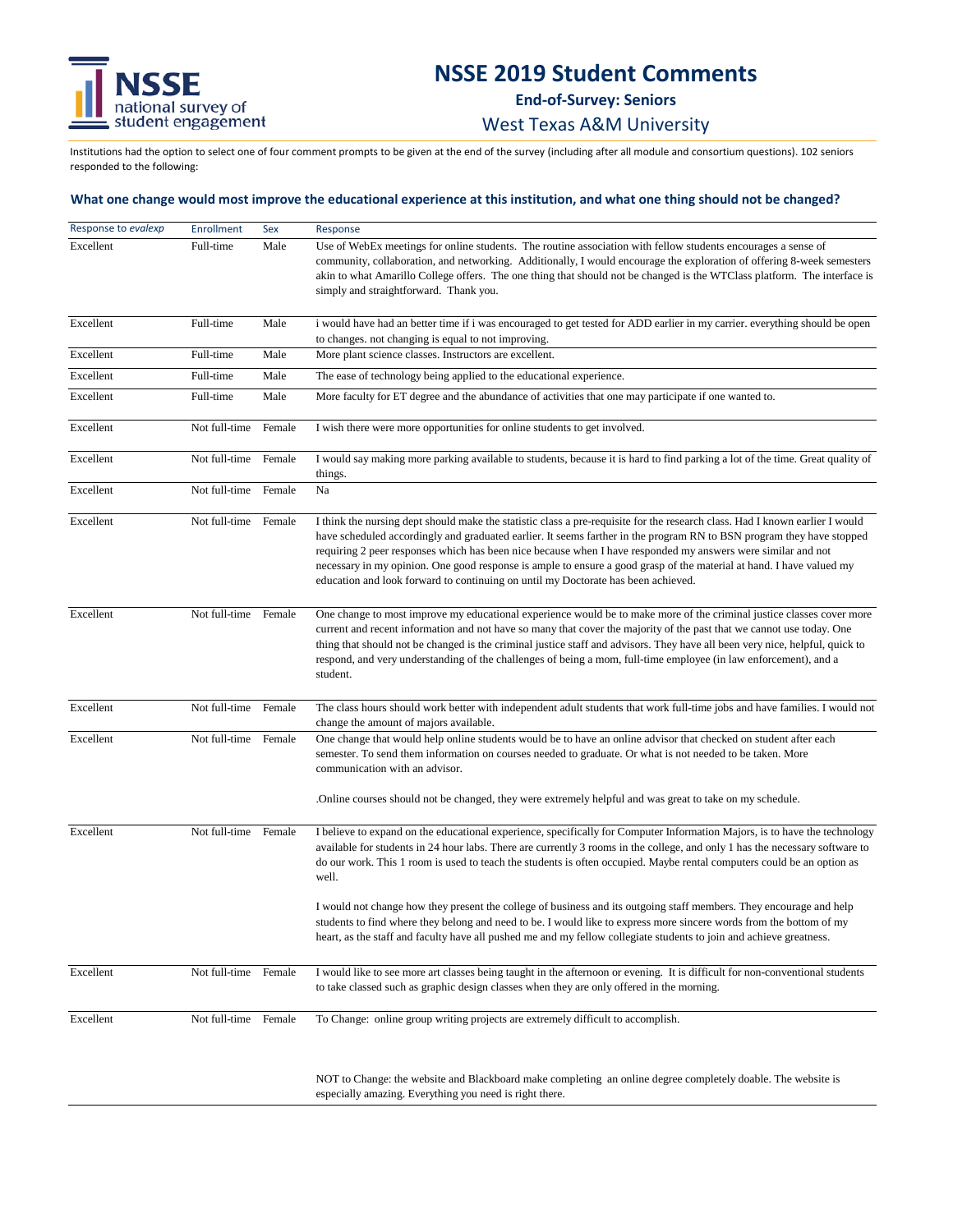

**End-of-Survey: Seniors**

West Texas A&M University

Institutions had the option to select one of four comment prompts to be given at the end of the survey (including after all module and consortium questions). 102 seniors responded to the following:

| Response to evalexp | <b>Enrollment</b>    | Sex    | Response                                                                                                                                                                                                                                                                                                                                                                                                                                                                   |
|---------------------|----------------------|--------|----------------------------------------------------------------------------------------------------------------------------------------------------------------------------------------------------------------------------------------------------------------------------------------------------------------------------------------------------------------------------------------------------------------------------------------------------------------------------|
| Excellent           | Not full-time        | Female | I think it would be more beneficial to have advisors more involved. The only time I hear from my advisor is if I e-mail her<br>first. It would be nice if somehow she could send me information or events that pertain to my degree. Sometimes there is<br>not enough information or accessible information about "extracurricular activities" at my university that pertain to me and<br>my degree.                                                                       |
|                     |                      |        | I love that my university encourages and expects critical thinking skills. Most of my education has been here are the facts<br>learn them. At WT it is here are some facts but why are they the facts or what other information is important for this<br>subject. I greatly appreciate being forced to look at things in a different light.                                                                                                                                |
| Excellent           | Not full-time Female |        | At this time there isn't anything I can think of that needs to be changed. So far I have been very impressed with all of my<br>professors and all staff at this institution. I would say that the institution should continue exactly as it has been.                                                                                                                                                                                                                      |
| Excellent           | Not full-time        | Female | Online courses not be so focused on assigned readings, and the ability to complete degrees 100% should not be changed.<br>This was almost the only school that offered this to me and I am so grateful and love WTAMU for this                                                                                                                                                                                                                                             |
| Excellent           | Not full-time        | Female | I think the process now is good. The only thing I have had problems with is group projects on line. It's hard to contact<br>people to get a group project done on line, especially when you live 2 hours away from the college.                                                                                                                                                                                                                                            |
| Excellent           | Not full-time        | Male   | I would suggest a Master's level program in Emergency Management at WTAMU.                                                                                                                                                                                                                                                                                                                                                                                                 |
|                     |                      |        | Should not change what y'all are doing so well now                                                                                                                                                                                                                                                                                                                                                                                                                         |
| Excellent           | Not full-time Male   |        | The one thing that I keep coming back to (as a 100% online student) would be access to the lectures given on campus for<br>the courses I'm enrolled in. Even if it was just a recording that I had access to after the fact. As much as I'm enjoying<br>taking classes online, I think seeing and hearing the interactions between instructors and students would be very<br>beneficial.                                                                                   |
| Excellent           | Not full-time        | Male   | Being able to see assignments after they are posted. Some professors will provide feedback on tests and assignments, but<br>since we can no longer see them, I have no reference for what they are talking about. Usually feedback is given a couple of<br>weeks after an assignment has been turned in, so I do not recall the details of what they are referring to.                                                                                                     |
|                     |                      |        | I like that the online classes are straightforward, for the most part. What is on the syllabus is what we will be doing. I can<br>see everything in advance and plan time accordingly to make sure I complete all the assignments.                                                                                                                                                                                                                                         |
| Excellent           | Not full-time        | Male   | Invest more into your faculty and the amount of intuition                                                                                                                                                                                                                                                                                                                                                                                                                  |
| Excellent           | Not full-time        | Male   | Push traditions! Don't be afraid to take risk because it could make a big difference! I believe a students college experience<br>reflects on their academic success.                                                                                                                                                                                                                                                                                                       |
| Excellent           | Not full-time        | Male   | I loved my experience with WTAMU's online bachelor of science in EMA program. Being able to attend the courses<br>100% online was an amazing opportunity for me to receive my degree while working and raising my family. At this point<br>in my family life and career, it would have been nearly impossible to attend a university in person. I would recommend<br>keeping the courses available online as I experienced.                                                |
|                     |                      |        | If I could change something (although it is not an educational experience), it was not beneficial to be required to pay for<br>fees that have recently been applied to online students. I was charged for gym fees and other non essential services that an<br>online student would not be able to take advantage of. This is not a negative for educational experience but it seemed to be<br>an unnecessary fee. Otherwise, I have no negative feedback for the program. |
| Good                | Full-time            | Female | The adviser for the education students is not good at all. There is only one adviser and she seems to have little to no<br>knowledge of what is going on within the department. When I have asked her questions that she doesn't know the answer<br>to, she just says she doesn't know instead of trying to find an answer. Very frustrating!                                                                                                                              |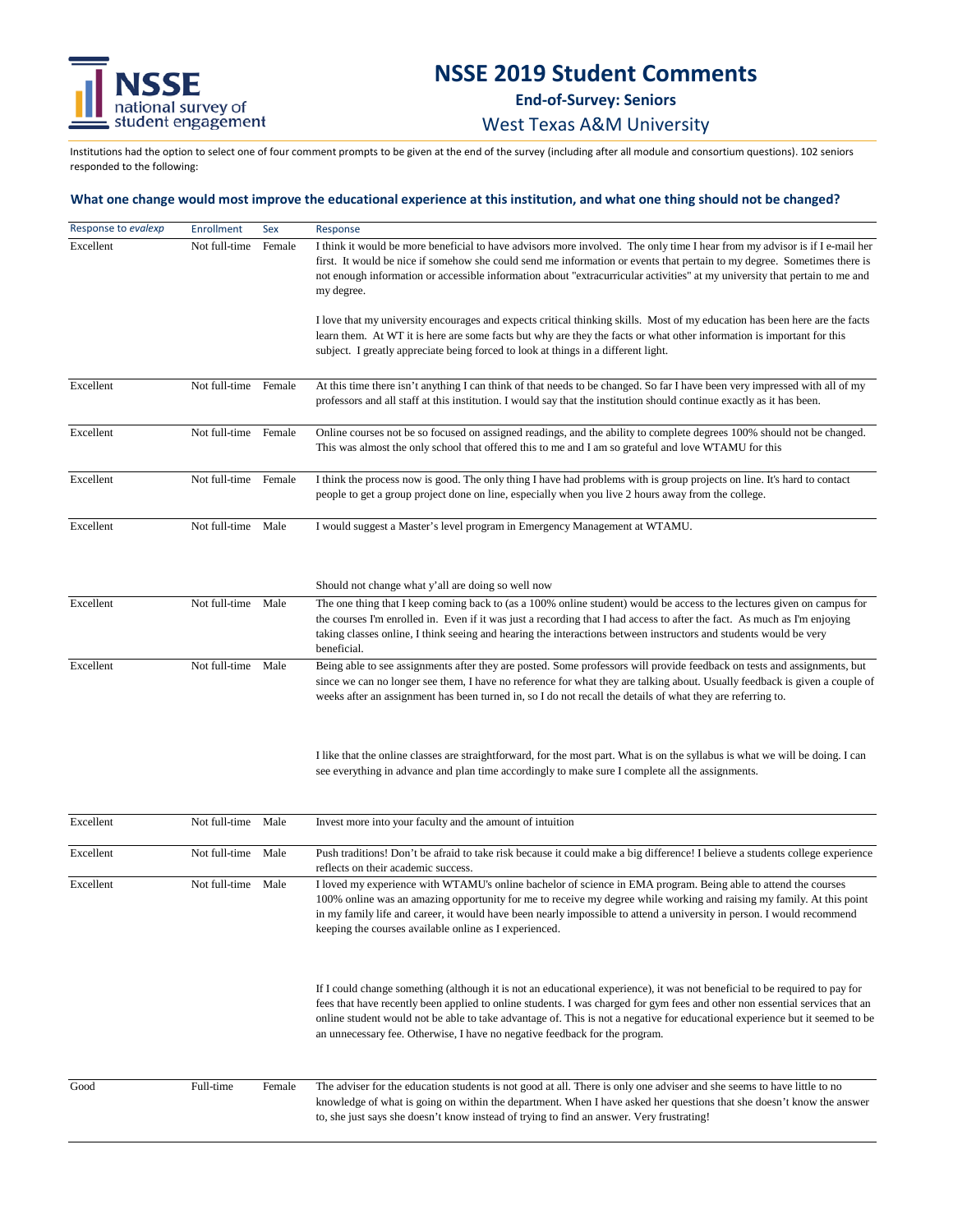## **NSSE 2019 Student Comments**

**End-of-Survey: Seniors**

### West Texas A&M University

Institutions had the option to select one of four comment prompts to be given at the end of the survey (including after all module and consortium questions). 102 seniors responded to the following:

### **What one change would most improve the educational experience at this institution, and what one thing should not be changed?**

| Response to evalexp | Enrollment | Sex    | Response                                                                                                                                                                                                                                                                                                                                                                                                                                                                                           |
|---------------------|------------|--------|----------------------------------------------------------------------------------------------------------------------------------------------------------------------------------------------------------------------------------------------------------------------------------------------------------------------------------------------------------------------------------------------------------------------------------------------------------------------------------------------------|
| Good                | Full-time  | Female | Should not be changed-small class size                                                                                                                                                                                                                                                                                                                                                                                                                                                             |
|                     |            |        | Should be changed- more real-world applications to material learned in class                                                                                                                                                                                                                                                                                                                                                                                                                       |
| Good                | Full-time  | Female | I would like to see class syllabus before signing up for classes to make sure I actually understood the description<br>correctly/the course is what I am expecting it to be. (Although you can find previous syllabi for courses, its tedious and<br>difficult to get to and I would like to see it linked to the description of classes while you are signing up for classes)<br>Nothing comes to mind right away for what should not be changed - but I have only been going to WT for one year. |
| Good                | Full-time  | Female | A better parking situation would be most helpful to my education. With more parking availability, people would not have<br>to go to campus hours before class to find a spot. There are people who have car sickness and riding the shuttle is simply<br>not an option. Riding the shuttle with minimal ventilation and constant stops is possiblly the worst experience I have had<br>at WTAMU.                                                                                                   |
| Good                | Full-time  | Female | One thing that should be changed is the attitude towards helping students. This should be increased amongst faculty. One<br>thing should not be changed is the professors in the education methods program. They are amazing!                                                                                                                                                                                                                                                                      |
| Good                | Full-time  | Female | I am still furious that you made me pay for a dorm room just because I'm 20. I don't really use the damn thing, I just pay<br>for it, and I am mad about that. You know, just so you all know.                                                                                                                                                                                                                                                                                                     |

|      |           |        | Otherwise I figure everything is fine?                                                                                                                                                                                                                                                                |
|------|-----------|--------|-------------------------------------------------------------------------------------------------------------------------------------------------------------------------------------------------------------------------------------------------------------------------------------------------------|
| Good | Full-time | Female | More money should be put into the science courses, specifically labs, so students may actually practice the labs and not<br>just learn how they are done.                                                                                                                                             |
| Good | Full-time | Female | Keep doing everything                                                                                                                                                                                                                                                                                 |
| Good | Full-time | Female | Online or web for On-line Veteran students, not just on campus. Online community of some sort or the ability to view and<br>teleconference during the meetings.                                                                                                                                       |
| Good | Full-time | Female | More classes available at Rellis.                                                                                                                                                                                                                                                                     |
|      |           |        | And you should continue to help students at rellis                                                                                                                                                                                                                                                    |
| Good | Full-time | Female | I feel that the advisor was not helpful.                                                                                                                                                                                                                                                              |
| Good | Full-time | Female | Advising services are sorely lacking. I changed my major partially because of the verbal abuse endured by a previous<br>adviser. And my current adviser has stood me up when we have made appointments in the past, and when advising for<br>spring, he said "you should never have to see me again." |

Dont change how much you encourage students to participate in social activities or enrichment activities outside of class.

| Good | Full-time | Female | Communication to students of the avability of courses offered, clubs, jobs, activities, internships that the student could<br>join in order to learn more. Labs for chemistry and physics courses should be updated due to how old the lab work is and |
|------|-----------|--------|--------------------------------------------------------------------------------------------------------------------------------------------------------------------------------------------------------------------------------------------------------|
|      |           |        | make sure TAs are on board and understand the material enough to pass it onto students.                                                                                                                                                                |
| Good | Full-time | Female | I would change how advisors or professors interact with student employees within my program. We shouldn't change the<br>fact that we are big on going to conventions or applying ourselves.                                                            |
| Good | Full-time | Female | Undergraduate research opportunities for the psychology department.                                                                                                                                                                                    |
| Good | Full-time | Female | More parking, change in some of the faculty                                                                                                                                                                                                            |

|      |           |        | Times                                                                                                                    |
|------|-----------|--------|--------------------------------------------------------------------------------------------------------------------------|
| Good | Full-time | Female | There should be a program set in place for 4-8 education majors so they are not taking courses that do not address their |
|      |           |        | needs. One thing that should not be changed is the advising system.                                                      |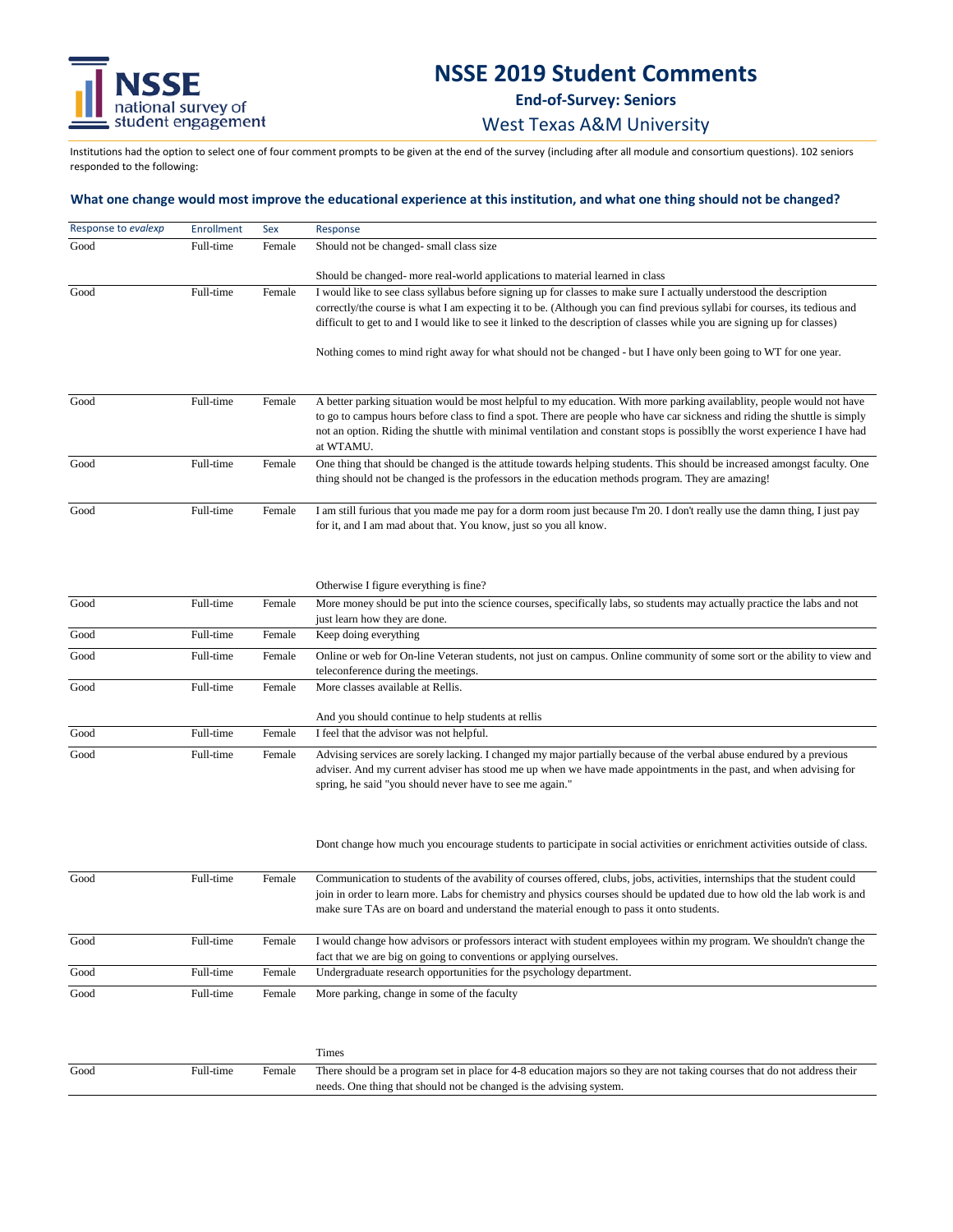

**End-of-Survey: Seniors**

West Texas A&M University

Institutions had the option to select one of four comment prompts to be given at the end of the survey (including after all module and consortium questions). 102 seniors responded to the following:

| Response to evalexp | <b>Enrollment</b>    | Sex    | Response                                                                                                                                                                                                                                                                                                                                                                                                                                                                                                                            |
|---------------------|----------------------|--------|-------------------------------------------------------------------------------------------------------------------------------------------------------------------------------------------------------------------------------------------------------------------------------------------------------------------------------------------------------------------------------------------------------------------------------------------------------------------------------------------------------------------------------------|
| Good                | Full-time            | Male   | The administration needs to be better about helping and informing students (financial aid, admissions ect)                                                                                                                                                                                                                                                                                                                                                                                                                          |
|                     |                      |        | I love the professors in the ag department don't change them.                                                                                                                                                                                                                                                                                                                                                                                                                                                                       |
| Good                | Full-time            | Male   | No matter how big the school may end up growing, always stay with that small town mentality. The one thing that made<br>this school better than any other school I had ever gone to or visited was how every one treats every one special. The staff,<br>the advisors, pretty much every one on campus called you by name, not by your buff id number.                                                                                                                                                                              |
| Good                | Full-time            | Male   | LESS GROUPWORK, LESS DISCUSSIONS IN CLASS, CLASS PARTICPATION OPTIONAL. Classes force you to<br>socialize and i'm an introvert, it's hard and i just want to go to class, take notes, and go home.                                                                                                                                                                                                                                                                                                                                  |
|                     |                      |        | I like the lecture classes                                                                                                                                                                                                                                                                                                                                                                                                                                                                                                          |
| Good                | Full-time            | Male   | Biology Labs NEED materials microscopes, pipettesetc, please. It's 2019, we should not be using old stuff. WE PAY<br>FESS IN THOUSANDS OF DOLLARS                                                                                                                                                                                                                                                                                                                                                                                   |
| Good                | Full-time            | Male   | A change would be more caring towards nontraditional students that have families and life outside of college and not so<br>focused on each professor throwing out 10+ hours of homework a week.                                                                                                                                                                                                                                                                                                                                     |
|                     |                      |        | I would not change the size of classes, that has been the best thing.                                                                                                                                                                                                                                                                                                                                                                                                                                                               |
| Good                | Full-time            | Male   | I think school should be cheaper.                                                                                                                                                                                                                                                                                                                                                                                                                                                                                                   |
|                     |                      |        | Everything else is fine.                                                                                                                                                                                                                                                                                                                                                                                                                                                                                                            |
| Good                | Not full-time Female |        | n/a                                                                                                                                                                                                                                                                                                                                                                                                                                                                                                                                 |
| Good                | Not full-time Female |        | Help transfer students more in finding an advisor that is right for them. I ended up with a hands-off advisor, and so when it<br>came time to graduate, I felt really behind in my knowledge of what would come after. I would've benefited more from<br>someone who was involved and invested in my progress, but I didnt know anything about who the advisors were, or what<br>their styles were.<br>One thing that should not change is seniors getting first dibs on classes during registration. That helped me out a lot when |
|                     |                      |        | I was getting closer to graduation and needed to take a sophomore level class that I hadn't taken yet, but was able to get in<br>earlier than the other students to guarantee I was able to take it.                                                                                                                                                                                                                                                                                                                                |
| Good                | Not full-time Female |        | Improve: If an instructor has never taught an online class before, maybe have them shadow another instructor. If we are<br>paying \$1100 per class, there's no room for having someone who doesn't know how to teach a class. It's stressful enough<br>as it is.                                                                                                                                                                                                                                                                    |
|                     |                      |        | Offering more Psych classes online.                                                                                                                                                                                                                                                                                                                                                                                                                                                                                                 |
|                     |                      |        | Don't change: using Blackboard as the online class format.                                                                                                                                                                                                                                                                                                                                                                                                                                                                          |
| Good                | Not full-time Female |        | Change how students get advised, do not do advising parties. Students often get over looked and placed into the wrong<br>classes because the professor did not clearly look at the classes taken or it was not explained. Make a parking garage on<br>campus or eliminate staff parking to have more spaces for commuting students.                                                                                                                                                                                                 |
|                     |                      |        | Do not change the Buffalo fountain or the Buffalo cookies.                                                                                                                                                                                                                                                                                                                                                                                                                                                                          |
| Good                | Not full-time        | Female | I would change the limitation of courses offered Monday and Wednesday's and Tuesday and Thursday's. I would not<br>change the size of resources offered.                                                                                                                                                                                                                                                                                                                                                                            |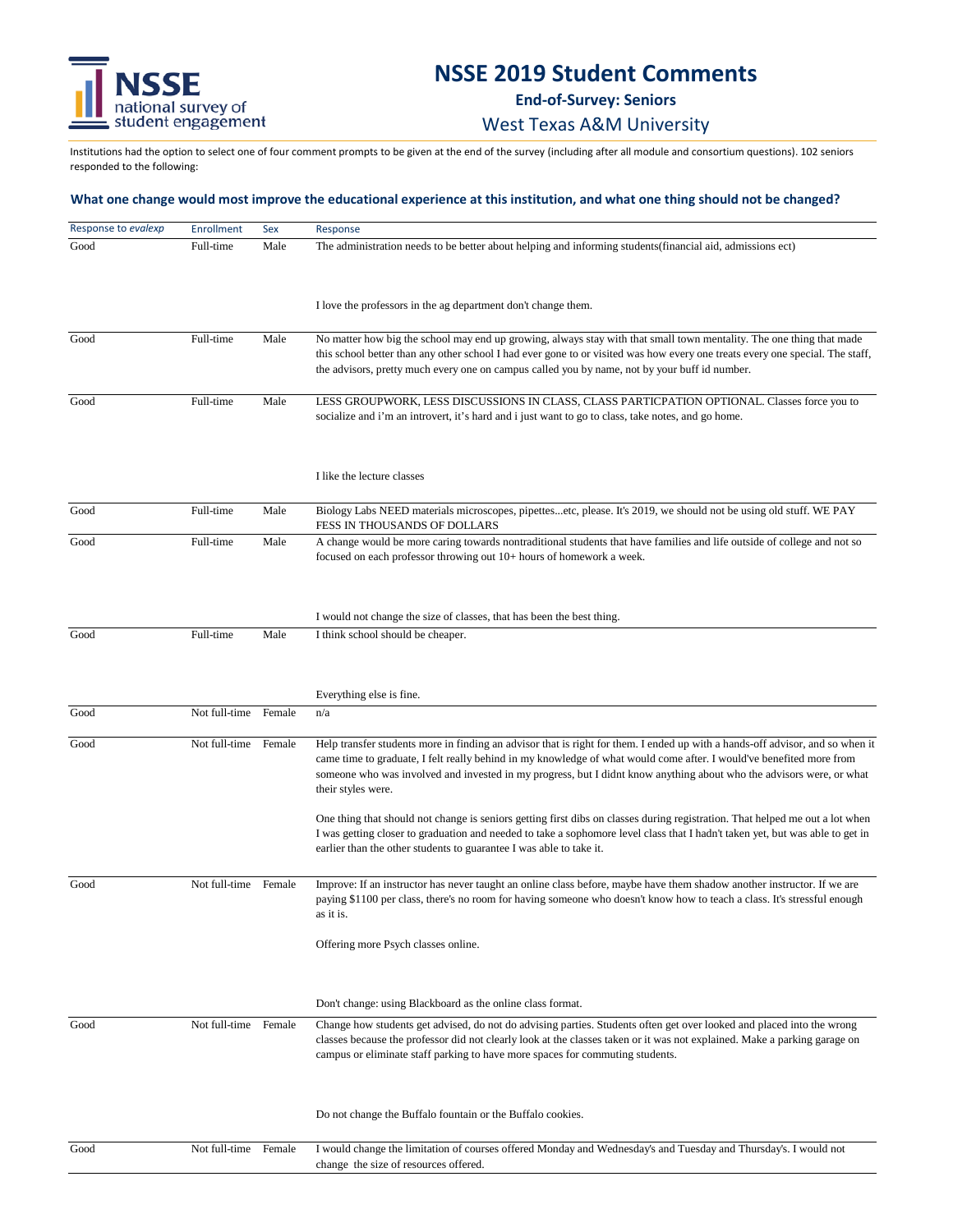## **NSSE 2019 Student Comments**

**End-of-Survey: Seniors**

### West Texas A&M University

Institutions had the option to select one of four comment prompts to be given at the end of the survey (including after all module and consortium questions). 102 seniors responded to the following:

| Response to evalexp | <b>Enrollment</b>    | Sex    | Response                                                                                                                                                                                                                                                                                                                                                                                                                                                                                                                     |
|---------------------|----------------------|--------|------------------------------------------------------------------------------------------------------------------------------------------------------------------------------------------------------------------------------------------------------------------------------------------------------------------------------------------------------------------------------------------------------------------------------------------------------------------------------------------------------------------------------|
| Good                | Not full-time        | Female | I would like more hybrid classes or online classes.                                                                                                                                                                                                                                                                                                                                                                                                                                                                          |
| Good                | Not full-time        | Male   | I am a 22 year veteran of the fire service. I currently serve as Assistant Fire Chief for my department. Additionally, I am<br>married with five children ranging in age from 21 to 9 years old. Working on my bachelor degree is one additional strain<br>on a very hectic schedule. I know that I am not alone as an on-line student. I am thankful that on-line degree work is so<br>readily available.                                                                                                                   |
|                     |                      |        | One improvement would be knowing the time commitment for specific classes prior to signing up for them. I have had<br>multiple times where I had to drop courses due to overall time constraints.                                                                                                                                                                                                                                                                                                                            |
| Good                | Not full-time        | Male   | No surveys                                                                                                                                                                                                                                                                                                                                                                                                                                                                                                                   |
| Good                | Not full-time        | Male   | Navigating the degree programs were overwhelming and sometimes hard to understand. The class list were also difficult<br>to navigate and understand when they would occur. Major classes were often on upcoming class list but would not<br>happen. I think a class list for a 2 year period of time would help to better organize classes for degree program. As a<br>transfer student trying to organize my last two years, I couldn't find many of the classes for the next year until it was time<br>to register.        |
| Good                | Not full-time        | Male   | Better projects                                                                                                                                                                                                                                                                                                                                                                                                                                                                                                              |
| Good                | Not full-time        | Male   | In my experience here at this institution of higher learning I have noticed a trend in some of the professors to rely heavily<br>on third party instructions, instead of actually delivering and teaching about the material themselves. It's a rather<br>disconcerting trend.                                                                                                                                                                                                                                               |
| Good                | Not full-time        | Male   | Having a new Nursing building that fits with the second best nursing school in Texas                                                                                                                                                                                                                                                                                                                                                                                                                                         |
| Good                | Not full-time        | Male   | I would change athletic fees for online students. I understand that you need to fund things at the school and I'm fine with<br>that, but for online students, campus usage fees and athletic fees don't provide us with any benefits. Go ahead and charge<br>us the fees, but think of some sort of benefit for online students only.                                                                                                                                                                                        |
| Fair                | Full-time            | Female | The organization of the major and the focus on when to take classes, and the availability of classes. I have test practice and<br>the real deal tests for certification and I haven't taken all my science classes yet because I felt judged by my advisor that I<br>hadn't taken all my general education classes yet as I had transferred in. Leaving me unprepared and having to pull<br>information I haven't been taught since middle school.<br>There is nothing I can think of at the moment that I would not change. |
|                     |                      |        |                                                                                                                                                                                                                                                                                                                                                                                                                                                                                                                              |
| Fair                | Full-time            | Female | move the campus away from angry conservatives                                                                                                                                                                                                                                                                                                                                                                                                                                                                                |
| Fair                | Full-time            | Male   | The prices of the in-campus food places is outrageous. The college knows we are strapped for cash and they overprice the<br>food they sell here.                                                                                                                                                                                                                                                                                                                                                                             |
|                     |                      |        | The 24-7 computer lab is great.                                                                                                                                                                                                                                                                                                                                                                                                                                                                                              |
| Fair                | Not full-time Female |        | better teaching time during class, going over the book and relating to what the topics are.                                                                                                                                                                                                                                                                                                                                                                                                                                  |
| Fair                | Not full-time Female |        | What needs to change is the attitude towards working students, there are some of us who don't have help and when we're<br>doing our best going to school and working that if we're not doing our best work in certain subjects that are required in<br>our field of study but when we do ask for help or advice especially when we're about to fail then it seems like it is our<br>fault.                                                                                                                                   |
| Fair                | Not full-time        | Male   | N/A                                                                                                                                                                                                                                                                                                                                                                                                                                                                                                                          |
| Fair                | Not full-time Male   |        | I would improve the labs and have nicer, newer equipment that is up to better standards than what I would expect from a<br>community college.                                                                                                                                                                                                                                                                                                                                                                                |
|                     |                      |        | I would not change the way teaches interact, because when you have to communicate with them most are pleasant.                                                                                                                                                                                                                                                                                                                                                                                                               |